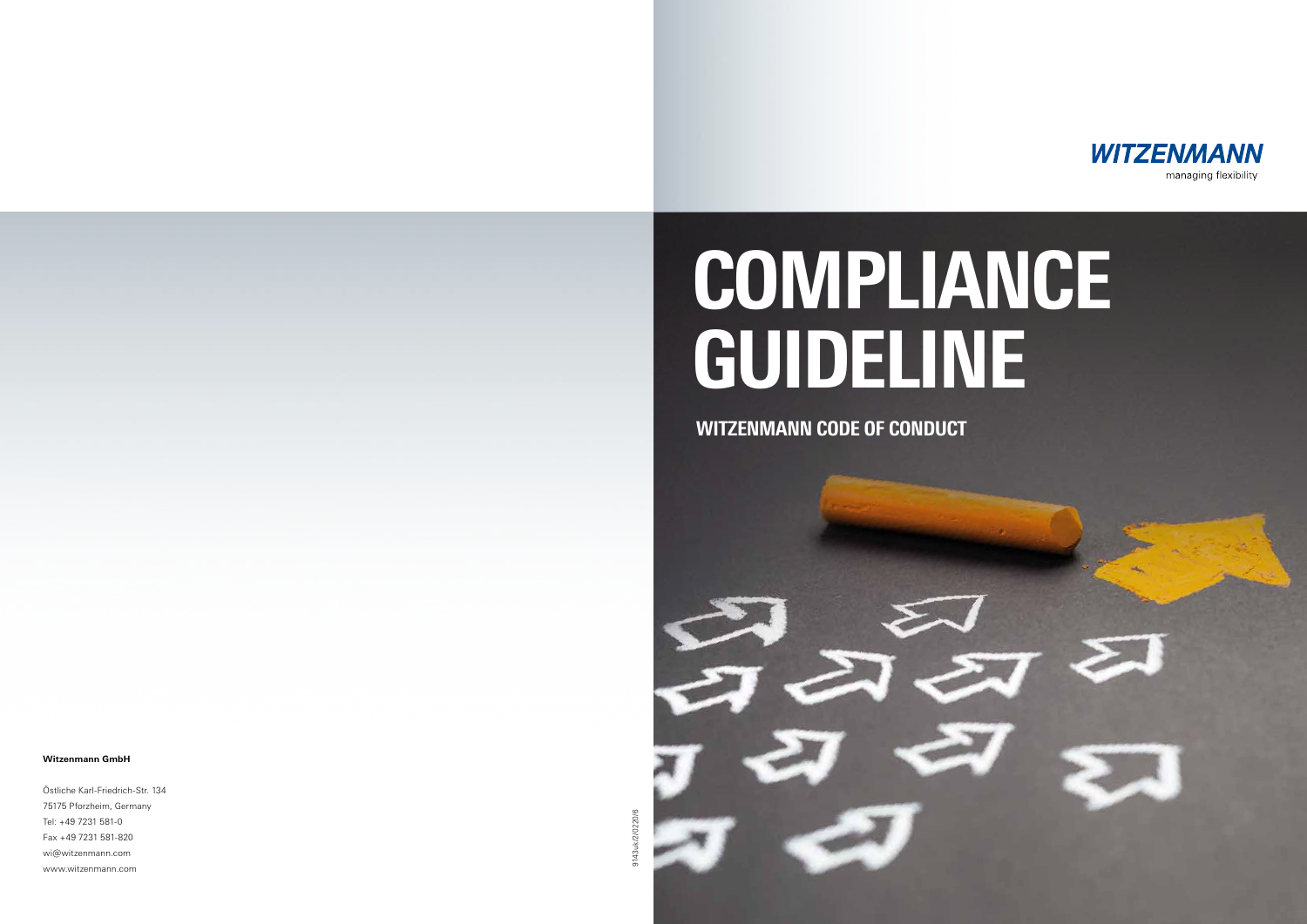#### **Dear Employees,**

The Witzenmann Group is a global contact point for challenging technical engineering issues relating to vibration decoupling, absorption of expansion, media transport and balancing of assembly inaccuracies in piping systems. We are experienced development partners of our customers and suppliers.

Apart from the corporate vision and corporate objective, the mission statement of the Witzenmann Group also includes corporate guidelines and management principles that serve as guiding principles for our activities. These emphasise the social and corporate responsibility of the Witzenmann Group, lawful conduct as well as fairness and integrity in the internal dealings with each other and in relation to customers, suppliers and other business partners, as well as in relation to competitors. Namely, the company as a whole but also as an individual.

With this Compliance Guideline or Witzenmann Code of Conduct we emphasise the expectation that all Witzenmann employees comply with the statutory regulations, corporate guidelines and basic ethical principles and international standards. This Witzenmann Code of Conduct describes the essential areas of action and outlines the conduct we expect from our employees. Further or more specific contractual employment provisions and agreements shall remain unaffected thereby.

The following regulations are mandatory for all employees of the Witzenmann Group worldwide. Infringements of these regulations will not be tolerated by Witzenmann. We expect the management to "set a good example" and ensure that the Witzenmann Code of Conduct is understood and complied with.

We respect the rights of employees to the freedom of association and collective bargaining (negotiations between trade unions and employees involving the regulations on conditions of employment). In the case of staffing decisions, any discrimination for reasons of ethnic origin, gender, religion, political opinion, disability, age or sexual orientation is prohibited.

If there are situations in which you do not see any possibility of discussing specific aspects of the Witzenmann Code of Conduct with your direct superior, then you are entitled to speak to the next higherlevel superior. You are also free at any time to speak to the compliance officer, managing director of your company or to the managing director of the Witzenmann GmbH.

Pforzheim, 15.12.2017 Witzenmann GmbH

Dr. Andreas Kämpfe, Chairman of the Board Philip Paschen, Dipl.-Ing./Dipl.-Wirtsch.-Ing., Managing Director Dr. Eberhard Wildermuth, Managing Director Heiko Pott, Dipl.-Kfm., Managing Director

# INTRODUCTION RESPONSIBLE AND LAW-ABIDING CONDUCT



### ENVIRONMENTAL PROTECTION, SAFETY AND HEALTH

We feel a commitment to comply with the laws, corporate guidelines as well as fundamental ethical principles and international standards applicable to our company. This also means that we expressly exclude any use of our products in military offensive weapons (on land, at sea and in the air).

We will not induce third-parties to unlawful actions. Any violations of these codes of conduct shall result in disciplinary consequences as well as in statutory penalties.

### HUMAN RIGHTS, LABOUR AND SOCIAL STANDARDS

We respect and support the protection of internationally proclaimed human rights within our sphere of influence and ensure that we are not complicit in human rights abuses. We do not tolerate any discrimination or harassment. We reject child labour even among our business partners.

We are committed to the idea of sustainability and the guarantee that nature and the environment will be preserved for generations to come by our economic activity. Details can be found in the regularly published sustainability report. We pursue precautionary principles when faced with environmental problems.

We create a safe and healthy working environment in accordance with the relevant national requirements and regulations. Each employee is responsible for the environment, occupational safety and health in his area of work and undertakes to observe the corresponding laws, regulations and standards as well as the internal guidelines on health, occupational and environmental safety.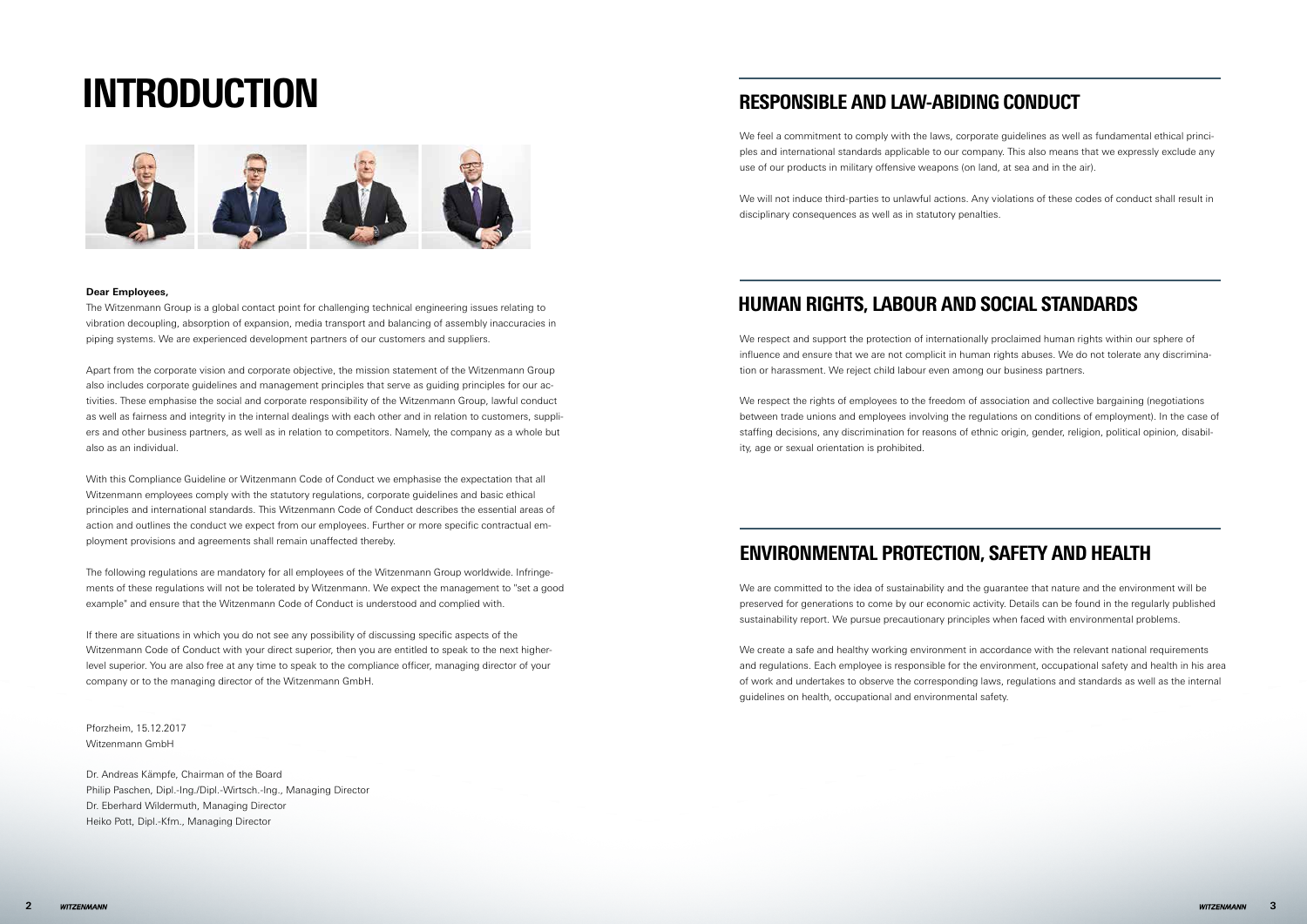#### BRIBERY / CORRUPTION

- p to offer, promise or grant employees and representatives of other companies illegal personal benefits,
- to allow such acts of bribery to be performed with the help of others,
- $\blacksquare$  to support such acts of bribery of others,
- $\blacksquare$  to offer, promise or grant public officials any personal benefit,
- even to solicit, demand, be promised, or accept an unlawful personal benefit.

Bribery/corruption is the acceptance of personal benefits or the granting of personal benefits to business partners or public officials if these benefits are able to influence the decision of the recipient. Therefore, it is strictly prohibited

Each employee is obligated to inform the superior, compliance officer or board of management if a business partner or public official offers or demands a corresponding benefit.

#### MONEY LAUNDERING

The aim of money laundering is to channel illegally acquired money or goods into the legal financial and economic system. To counteract this, any kind of disposed assets may therefore only be acquired legally. Significant cash payments require the consent of the board of management. Anonymous economic transactions are prohibited. Suspicious business partners and/or transactions must be reported to the superior, compliance officer or board of management.

#### CONDUCT TOWARDS COMPETITORS / SUPPLIERS / **CUSTOMERS**

#### GIFTS AND INVITATIONS

- **•** No prices, quantities and conditions may be arranged or agreed with competitors.
- Agreements concerning market sharing are not allowed.
- **The exchange of confidential, competition-sensitive information with competitors is also prohibited as a** rule.

**n** In case of doubt, agreements on an exclusive supply or non-competition prohibitions must be examined. Antitrust laws not only prohibit explicit, written contracts that restrict competition, but also corresponding verbal agreements or other informally made settlements.

Gifts and invitations may only be granted and accepted if they rank as a gesture of courtesy consistent with customary business practices. Gifts and invitations may not be granted and accepted if the influence of a business decision cannot be ruled out thereby. The equivalent value of a gift indicates whether a gift is inappropriate. It is defined in internal guidelines of the individual companies and should not be exceeded. Applicable national laws must be strictly observed.

Witzenmann commits neither tax evasion nor subsidy fraud and does not aid and abet third parties either. In cases of doubt, the superior and/or central finance and controlling department of the parent company must be notified.

Gifts or other contributions must always be granted or accepted in a transparent manner. Donations must never be offered, granted, demanded or accepted. Gifts or other donations to authorities or other public officials must be avoided. In cases of doubt, the superior, compliance officer or board of management must be notified and written consent must be obtained. This also applies if it is not possible to discreetly reject inappropriate gifts.

#### TAX EVASION AND SUBSIDY FRAUD

We comply with mandatory antitrust regulations. This includes in particular:

In cases of doubt, the superior, compliance officer or board of management must be informed in good time in order to clarify the antitrust admissibility of the corresponding agreements. Suppliers must be selected based on factual considerations – such as prices, quality, efficiency. Offers are reviewed fairly and impartially. Personal and subjective reasons are disregarded when making decisions.

### CONFLICTS OF INTEREST

In the Witzenmann Group we strictly draw a line between private and business interests. Even the appearance of a conflict of interest must be avoided. These includes among other things:

- **P** Orders to related persons (especially spouses and relatives),
- Orders to companies where related persons work,
- **•** Orders to companies where related persons have an interest of more than 5%,
- $\blacksquare$  Sideline activities for competitors,
- Sideline activities for business partners.

If a conflict of interest should arise, the superior must be informed in order to jointly seek a solution for solving or minimising the conflict of interest.